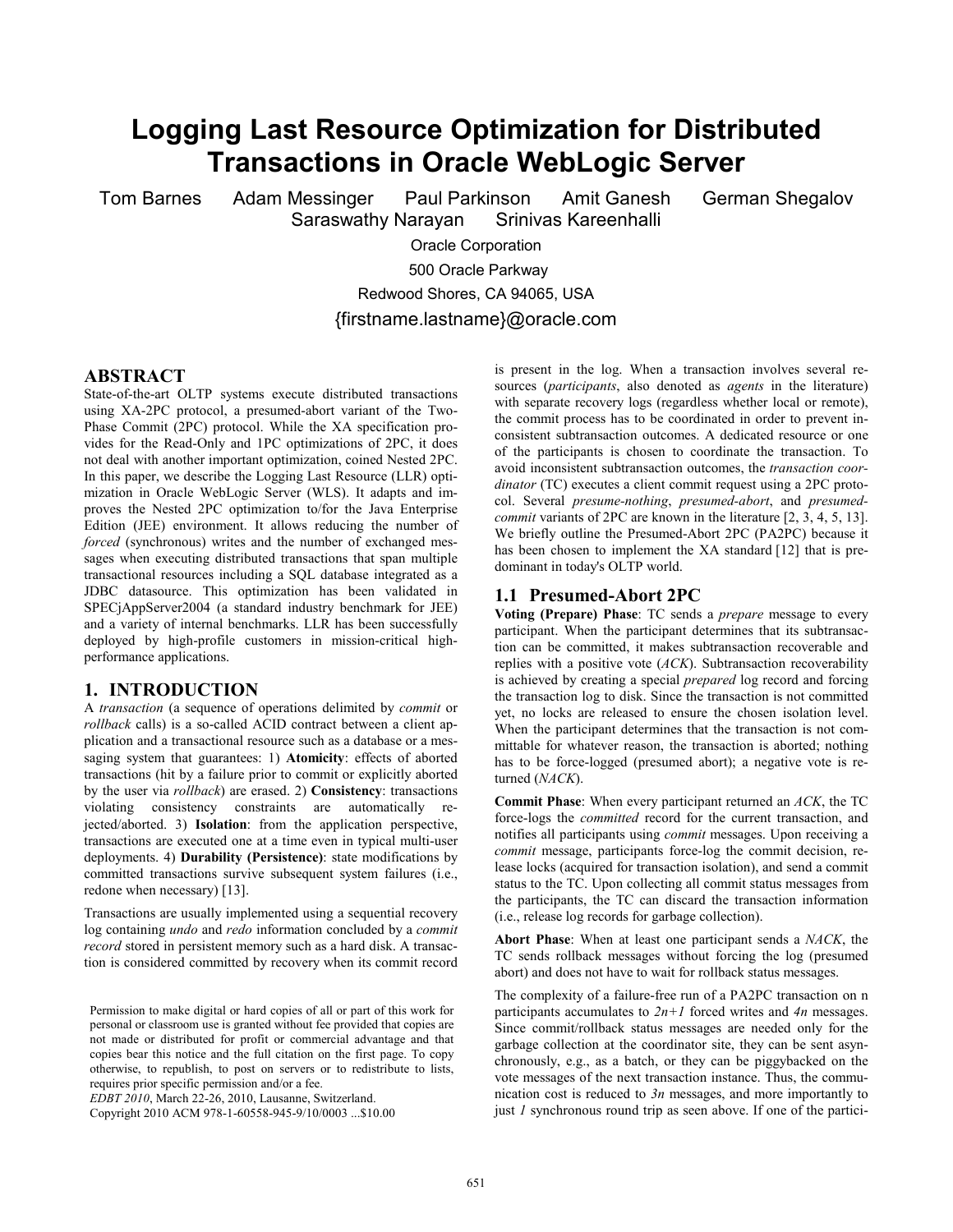```
void procesess(TwoPCMessage msg) { 
   switch (msg) { 
   case PREPARE: 
    if (i == n) {
       if (executeCommit() == OK) { 
         sendCommitTo(msg.from); 
         } else { 
        executeAbort();
         sendAbortTo(msg.from); 
 } 
     } else { 
       if (executePrepare() == OK) { 
         sendPrepareTo(i+1); 
       \begin{bmatrix} 1 & 0 \\ 0 & 1 \end{bmatrix} executeAbort(); 
        sendAbortTo(i-1);
        sendAbortTo(i+1);
 } 
 } 
     break; 
   case ABORT: 
    if (i \mid m) {
      sendAbortTo(msg.from == i-1 ? i+1 : i-1);
 } 
    executeAbort();
     break; 
   case COMMIT: 
    if (i != 1) {
      sendCommitTo(i-1);
 } 
     executeCommit(); 
     break; 
    // switch
} 
   a) normal operation
    ->prepare-> ->prepare-> ->prepare->
// P1 P2 P3 P3 P4
// <-commit<-- <--commit<- <--commit<-
// 
// b) failure on P3<br>\frac{1}{2} ->prepare-> ->
// -> prepare-> -> prepare-> -> abort--><br>
// P1 P2 P3 P31 P2 P3 P4
// <--abort<-- <--abort<--
Figure 1: C-style pseudo code of Nested 2PC, and its effect
         in a commit (a) and an abort (b) case.
```
pants takes the role of the coordinator, we save one set of messages at the coordinator site, and we save one forced write since we do not need to log transaction commit twice at the coordinator site. Thus, the overhead of a PA2PC commit can be further reduced to *2n* forced writes and *3(n-1)* messages [13].

## **1.2 Related Work**

There are several well-known optimizations of the 2PC protocol. The following two optimizations are described in the XA spec and *should* be implemented by the vendors:

**Read-Only Optimization**: A participant may vote "read-only" indicating that no updates have been made on this participant on behalf of the current transaction. Thus, this participant should be skipped during the second phase.

**One-Phase Commit (1PC)**: The TC should detect situations in which only one participant is enlisted in a distributed transaction and skip the vote phase.

**Nested 2PC**: Another interesting optimization that is not part of the XA standard has originally been described by Jim Gray in [2]. It is also known as *Tree* or *Recursive* 2PC. It assumes that we deal with a fixed linear topology of participants  $P_1$ , ...,  $P_n$ . There is no fixed TC. Instead the role of TC is propagated left-to-right during the vote phase and right-to-left during the commit phase. Clients call *commit\_2pc* on *P<sup>1</sup>* that subsequently generates a *prepare* message to itself. Each  $P_i$  (indicated by variable  $i$  in the pseudocode) executes the simplified logic outlined in Figure 1 processing a 2PC message from the source *Pfrom*. A failure-free execution of an instance of the Nested 2PC Optimization costs *2n* forced writes and *2*(*n-1*) messages.

## **1.3 Java Transaction API**

Java Transaction API (JTA) is a Java "translation" of the XA specification; it defines standard Java interfaces between a TC and the parties involved in a distributed transaction system: the transactional resources (e.g., messaging and database systems), the application server, and the transactional client applications [11]. A TC implements the JTA interface *javax.transaction.TransactionManager*. Conversely, in order to participate in 2PC transactions, participant resources implement the JTA interface *javax.transaction.xa.XAResource*. In order to support a hierarchical 2PC, a TC also implements *javax.transaction.xa.XAResource* that can be enlisted by third-party TC's. From this point on, we will use the JTA jargon only: we say transaction manager (TM) for a 2PC TC, and (XA)Resource for a 2PC participant.

Every transaction has a unique id that is encoded into a structure named *Xid* (along with the id of the TM) representing a subtransaction or a branch in the XA jargon. The *isSameRM* method allows the TM to compare the resource it is about to enlist in the current transaction against every resource it has already enlisted to reduce the complexity of 2PC during the commit processing, and potentially enable 1PC Optimization. The TM makes sure that the work done on behalf of a transaction is delimited with the calls to *start(xid)* and *end(xid)*, respectively, which adds at least *4n* messages per transaction since these calls are typically blocking. When a client requests a commit of a transaction, the TM first calls prepare on every enlisted resource and based on the returned statuses, in the second phase, it calls either commit or rollback. After a crash, the TM contacts all registered *XAReresource*'s and executes a misnamed method *recover* to obtain the Xid list of prepared but not committed, so-called in-doubt transactions. The TM then checks every *Xid* belonging to it (there can be other TM's *Xid*'s) against its log and (re)issues the *commit* call if the commit entry is present in the log; otherwise *abort* is called.

# **1.4 Contribution**

Our contribution is an implementation of the LLR optimization through JDBC datasources in WLS [8], an adaptation of the Nested 2PC optimization to the JEE. The rest of the paper is organized as follows: Section 2 outlines relevant WLS components, Section 3 discusses the design considerations of the LLR optimization, Section 4 describes the implementation details of normal operation and failure recovery, Section 5 highlights performance achieved in a standard JEE benchmark, and finally Section 6 concludes this paper.

# **2. ORACLE WEBLOGIC SERVER**

As part of Oracle Fusion Middleware 11g, a family of standards based middleware products, WLS [7] is a Java application server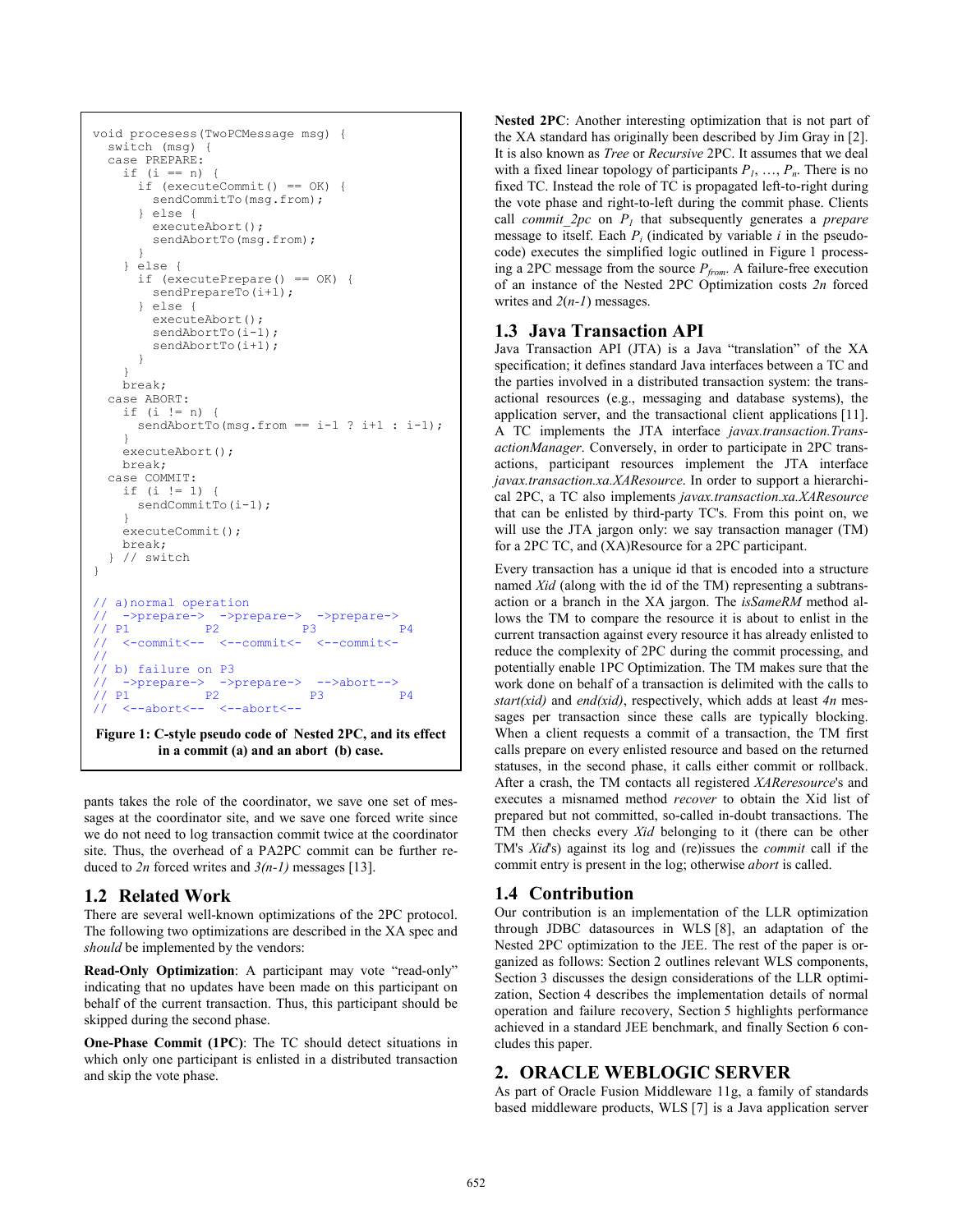that provides, inter alia., a complete implementation of the JEE5 specification. JEE5 defines containers that manage user application components such as servlets (for web-based applications), Enterprise Java Beans (EJB), Message Driven Beans (MDB), application clients (outside the server container), and services that containers provide to user application components such as Java Database Connectivity (JDBC) for accessing SQL databases, Java Messaging Service (JMS) for reliable asynchronous point-to-point and publish-subscribe communication, and JTA for coordinating 2PC transactions. User applications typically access container services by looking up relevant API entry points in a directory implementing the Java Naming Directory Interface (JNDI) provided by the application server. Specifications and documentation about JEE5 are linked from the online reference [10].

In WLS, users register JMS and JDBC resources needed by their application components by means of corresponding deployment modules. JMS modules configure JMS client objects such as (potentially XA-enabled) connection factories, and message destinations (queues or topics). A JDBC module provides a definition of a SQL datasource, a collection of parameters, such as the name of a (potentially XA-capable) JDBC driver and the JDBC URL. JDBC datasources provide database access and database connection management. Each datasource defines a pool of database connections. User applications reserve a database connection from the datasource connection pool by looking up the datasource (*java.sql.DataSource*) on the JNDI context, and calling *getConnection()* on the datasource. When finished with the connection, the application should call *close()* on it as early as possible, which returns the database connection to the pool for further reuse. Using even an ideal XA JDBC driver is in general more expensive even in the single-resource 1PC transaction case: extra round-trip *XAResource* methods *start* and *end* have to be called regardless of the number of resources participating in the transaction.

WLS ships with integrated JMS provider (i.e., a JMS server) that can use a local filesystem or a JDBC datasource as an underlying message persistence mechanism.

The WLS JTA implementation consists of a distributed service that runs one TM instance per WLS server. A transaction may span multiple WLS servers (e.g., when an application invokes remote EJB's), in which case the TM's form a coordinator tree with the global coordinator being the root node. Each TM maintains persistent state for 2PC transactions in its transaction log for crash recovery purposes.

All WLS services on a server instance that require persistence including the JMS servers and the TM can be configured to use a single transactional Persistence Store that enables them to appear as a single resource in the 2PC. Persistent Store is either a File Store, a file-based implementation optimized for fast writes, or a JDBC Store utilizing a SQL database. Customers with high performance requirements use File Stores.

## **3. LLR DESIGN CONSIDERATIONS**

In contrast to the Nested 2PC Optimization, we do not want to invoke prepare sequentially in a nested manner because it increases the overall latency to approximately (*n-1*)(*rtt+dst*)*,* where *rtt* is a roundtrip time between two resources and *dst* is an average hard disk sync time. This part of the Nested 2PC Optimization saves the number of messages and was targeted three decades ago to expensive thin network links and frequent rollbacks, which we

no longer experience today in the broadband age. However, we still need to single out one resource that we want to commit directly without calling *prepare*. The TM will call asynchronously *prepare* on *n-1* resources. If the TM has received *n-1 ACK*'s, it will invoke *commit* on the  $n^{th}$  resource (Last Resource) and the success of this call is used as a global decision about whether to call *commit* on *n-1* resources prepared during the voting phase as well.

The following points suggest choosing a JDBC datasource as an LLR:

- In a typical scenario, an application in WLS accesses a local JMS server, and remote database servers, and such a (sub)transaction is coordinated by the local TM. Passing 2PC messages to a local resource has a negligible cost of a local method invocation in Java because we use collocation. Therefore, a JDBC datasource connection is a perfect candidate to be selected as the Last Resource.
- In contrast to JMS messages, database data structures such as data records, primary and secondary indices are subjects to frequent updates. Committing a database transaction in one phase without waiting for the completion of the voting phase greatly reduces the duration of database locks. This potentially more than doubles the database transaction throughput. Therefore, even when the application accesses a remote JMS server (and the collocation argument no longer holds), the user will want to use a JDBC datasource as an LLR.
- When any component involved in a PA2PC transaction fails during the commit phase, the progress of this PA2PC instance (transaction) blocks until the failed component is restarted again. Reducing the number of components minimizes the risk of running components being blocked by failed ones. The LLR optimization enables the TM to eliminate the local Persistent Store resource by logging the global transaction outcome directly to the LLR. Hence, applications that do not involve local JEE services using the local Persistent Store other than JTA TM benefit even more from the LLR optimization.
- 2PC provides only Atomicity and Durability in the ACID contract; it does not provide global concurrency control (serialization, isolation) for global transactions [13]. Even worse, the order in which the changes made in different branches within the same global transaction become visible is not defined. LLR adds some intra-transaction determinism by defining the partial order: updates to the LLR branch are visible before updates to other branches. An application that makes an update to a JDBC datasource that is an LLR and sends a notification about this particular update to a JMS destination in the same transaction is guaranteed that the JDBC update is visible at the time when the notification is received.

The decision to use a JDBC resource as the last transaction outcome decider poses another challenge. Nested 2PC Optimization builds upon the fact that every resource in the chain is capable of being a coordinator, i.e., to persist the transaction outcome and continue the protocol execution after a crash. However, by design, there is no mechanism in a vanilla (XA) JDBC driver to remember transaction outcomes. The database is obliged by the ACID contract to preserve the updates of a committed transaction, but it will discard the transaction information from the log as we explained above for PA2PC.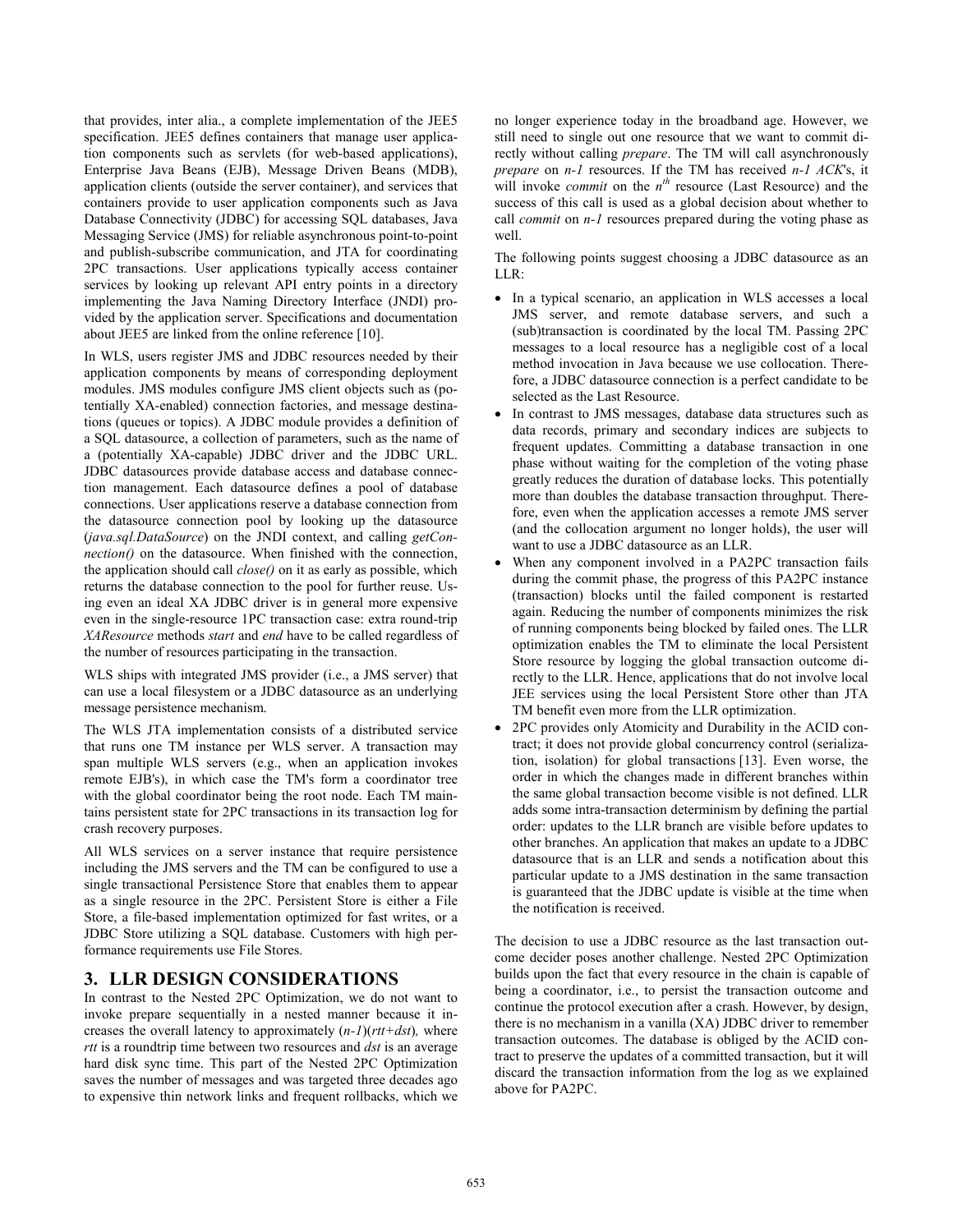```
update(XAResource xares, Transaction t,…) 
1. if xares is LLR accept only if t.llr is null 
   and set t.llr = xares. 
2. if xares is not LLR and t.enlisted doesn't 
    contain xares 
       a. t.enlisted.add(xares) 
       b. xares.start(t.xid) 
3. Perform updates via xares' connection 
commit(Transaction t) 
1. for each xares in t.enlisted submit concur-
    rent tasks { xares.end(t.xid); 
   xares.prepare(xid); } 
2. wait for prepare tasks to finish 
3. if t.llr is not null 
       a. t.llr.insert(t.xid) 
       b. t.llr.commit(), hence commit is test-
           able by looking up xid in the t.llr's 
           table. 
4. if t.llr is null force-log commit record 
    t.xid to local Persistent Store 
   for each xares in t.enlisted submit concur-
   rent tasks { xares.commit(xid); } 
On any error prior commit's 3.b the following is 
called. Otherwise the LLR table is consulted. 
error(Transaction t) 
1. for each xares in t.enlisted submit concur-
    rent tasks { xares.end(t.xid); 
   xares.rollback(xid); } 
2. if t.llr is not null t.llr.rollback() 
3. throw exception to interrupt the caller 
recover(TransactionManager tm): 
1. add commited xid's from local Persistent 
    Store to tm.committedXidSet. 
   add commited xid's from llr tables to
    tm.commitedXidSet. 
when recreating JMS, and non-LLR XA JDBC re-
sources 
recover(XAResource xares) 
1. unresolvedXidSet = xares.recover() 
2. for each xid in unresolvedXidSet 
       a. if xid is in tm.committedXidSet 
           xares.commit(xid) 
       b. if xid is not in tm.committedXidSet 
           xares.rollback(xid)} 
  Figure 2: Simplified pseudocode of LLR processing.
```
The solution to this problem is to maintain an extra LLR table in the schema connected by the Last Resource datasource. When the TM performs the LLR Optimization, instead of force-logging the transaction commit to the local Persistent Store it inserts an entry for the transaction id (XID) into the LLR table and only then the TM invokes commit on the Last Resource. This way we make sure that the commit of the Last Resource and logging the global transaction outcome is an atomic operation (hence, the name Logging Last Resource) (see *commit* in Figure 2). Therefore, the TM will be able to query the LLR table to determine the real transaction outcome even if the TM or the database fail once both operate normally again. Persisting of the transaction id as part of the transaction has also been used for recoverable ODBC sessions in a non-XA setting [1].

Once the TM committed the LLR transaction it issues asynchronously commit requests to the prepared XA resources. Receiving all outstanding commit request replies terminates the XA-2PC

protocol. The WLS TM lazily garbage-collects in the LLR table log entries of terminated 2PC instances as part of subsequent transactions.

Now that we realize that we do not utilize the *XAResource* functionality to deal with the Last Resource, we can safely replace the XA JDBC driver in the LLR datasource definition by a faster non-XA version of the JDBC driver, which also eliminates expensive roundtrip calls to the *XAResource* methods *start* and *end*.

# **4. LLR PROCESSIG DETAILS**

On a datasource deployment or during the server boot, LLR datasources load or create a table on the database from which the datasource pools database connections. The table is created in the original datasource schema. If the database table cannot be created or loaded, then the server boot will fail.

Within a global transaction, the first connection obtained from an LLR datasource transparently reserves an internal JDBC connection on the transaction's coordinator. All subsequent transaction operations on any connections obtained from a same-named datasource on any server are routed to this same single internal JDBC connection.

Figure 2 sketches the LLR-modified processing of JTA transactions in WLS. During normal operation, using the LLR resource saves us at least one blocking call *start(xid)* when the LLR is being enlisted in the transaction (*update*), and one blocking call *end(xid)* when the LLR is being *committed.* Instead of calling *prepare* on LLR we call an insert statement to record the transaction xid in the LLR table, however, this call does not incur log forcing on the LLR. In contrast to Nested 2PC, all non-LLR resources execute 2PC concurrently. However, the commit of LLR is not started until the *prepare* phase of all non-LLR resources completes.

## **4.1 LLR Table**

Each WLS instance maintains a LLR table on the database to which a JDBC LLR datasource pools database connections. These tables are used for storing 2PC commit records. If multiple LLR datasources are deployed on the same WLS instance and connect to the same database instance and database schema, they will also share the same LLR table. Unless configured explicitly, LLR table names are automatically generated as  $WL$ <sub>\_</sub>LLR\_<serverName>.

# **4.2 Failure and Recovery Processing for LLR**

WLS TM processes transaction failures in the following way:

For 2PC errors that occur *before the LLR commit* is attempted, the TM immediately throws an exception. For 2PC errors that occur *during the LLR commit*: If the record is written, the TM commits the transaction; If the record is not written, the TM rolls back the transaction; If it is unknown whether the record is written, the TM throws an ambiguous commit failure exception and attempts to complete the transaction every five seconds until the transaction abandon timeout; If the transaction is still incomplete, the TM logs an abandoned transaction message.

During server boot, the TM will use the LLR resource to read the transaction 2PC record from the database and then use the recovered information to commit any subtransaction on any participating non-LLR XA resources.

If the JDBC connection in an LLR resource fails during a 2PC record insert, the TM rolls back the transaction. If the JDBC con-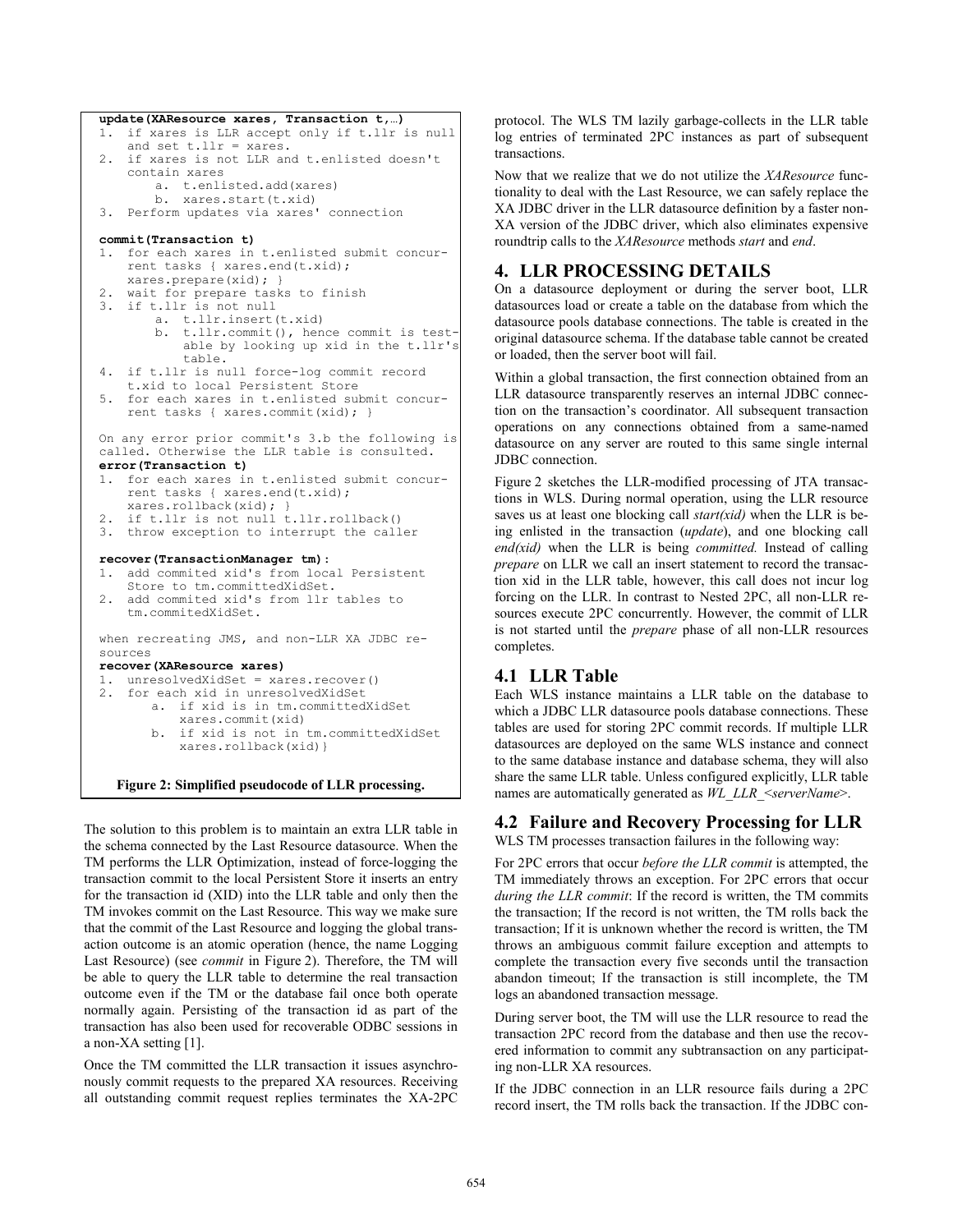

**Figure 3: SPECjAppServer2004 world wide distributed business [9].** 



**Figure 4: EAStress2004 setup** 

nection in an LLR resource fails during the commit of the LLR transaction, the result depends on whether the transaction is 1PC (i.e., when the LLR resource is the only participant) or 2PC:

For a 1PC transaction, the transaction will be committed, rolled back, or block waiting for the resolution of the LLR transaction. The outcome of the transaction is atomic and is determined by the underlying database alone. For a 2PC transaction, the outcome is determined based on the LLR table.

#### **4.3 LLR Transaction Recovery**

During server startup, the TM for each WLS must recover incomplete transactions coordinated by the server, including LLR transactions. Each server will attempt to read the transaction records from the LLR database tables for each LLR datasource. If the server cannot access the LLR database tables or if the recovery fails, the server will not start.

## **5. PERFORMANCE EVALUATION**

LLR datasources have been used for the recent world record results achieved by Oracle Fusion Middleware in the SPECjAppServer2004 benchmark [6]. SPECjAppServer2004 is a benchmark of JEE-based application servers. It is an end-to-end application which exercises all major JEE technologies implemented by compliant application servers: The web container, including servlets and JSP's, the EJB container, EJB2.0 Container Managed Persistence, JMS and Message Driven Beans, Transaction Management, and JDBC [9]. Figure 3 depicts the way that these components relate to each other.

The SPECjAppServer2004 benchmark's research workload, coined EAStress2004, is used to evaluate the performance of LLR in this paper. SPECjAppServer is a trademark of the Standard Performance Evaluation Corp. (SPEC). The SPECjAppServer2004 / EAStress2004 results or findings in this paper have not been reviewed or accepted by SPEC, therefore no comparison nor performance inference can be made against any published SPEC result [9].

The five SPECjAppServer2004 domains are: Dealer, Manufacturing, Supplier, Customer, and Corporate. The Dealer domain encompasses the user interface components of a Web-based application used to access the services provided by the other domains (i.e., Manufacturing, Supplier, Customer and Corporate), which can be considered "business domains". There are producerconsumer relationships between domains in the company and to outside suppliers and customers as well.

Hardware used in our runs is depicted in Figure 4 where each box represents a computer node. Java components such as the benchmark drivers, the supplier emulator, and WLS are run by Oracle Jrockit JVM R27.6. The benchmark application accesses the database from the WLS using Oracle JDBC Driver 11g. XA datasources *oracle.jdbc.xa.client.OracleXADatasource* and non-